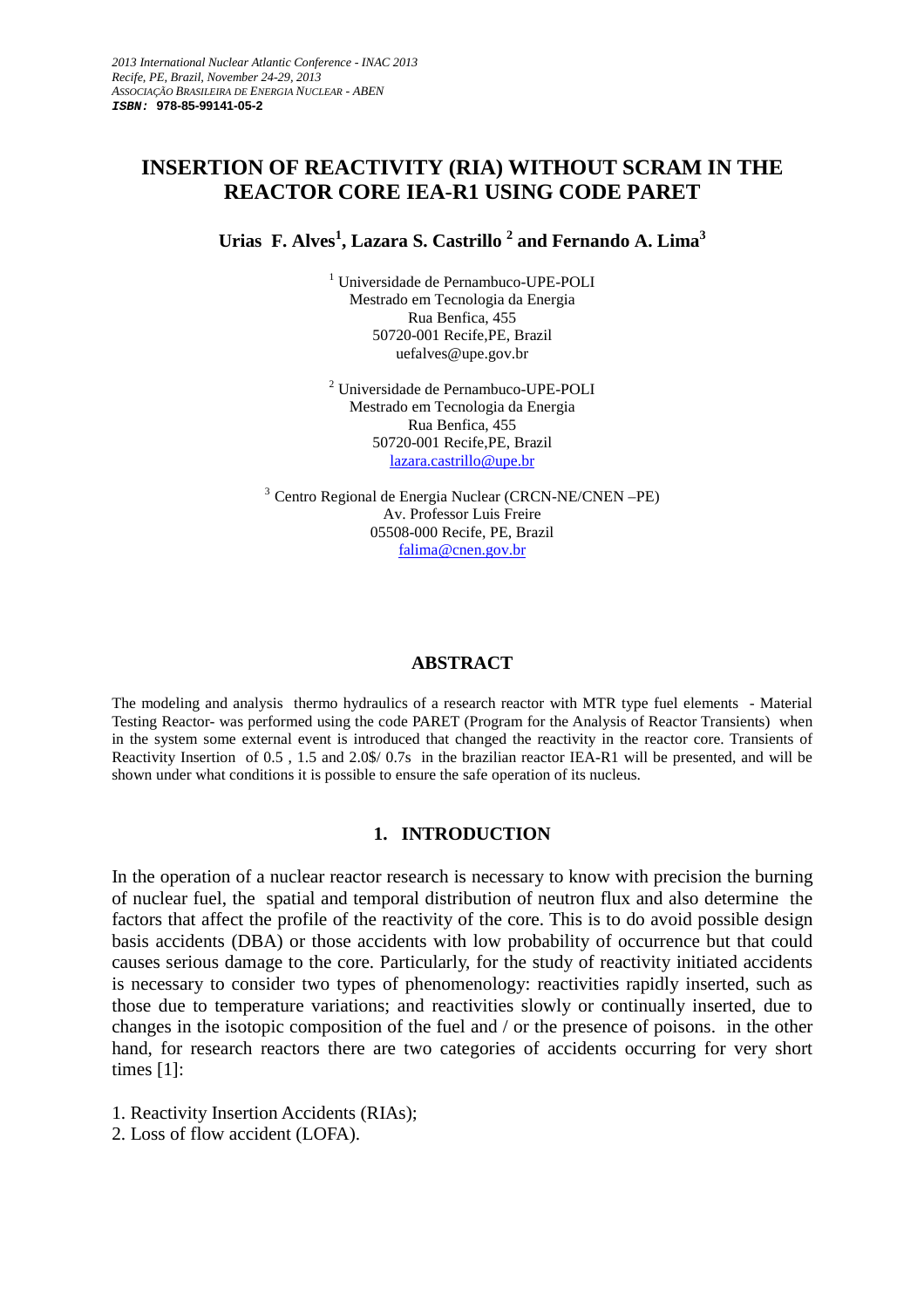Reactivity is a fundamental quantity that expresses the deviation of the reactor criticality, ie expresses the imbalance between the neutrons number that fleeing, the number of neutrons that are absorbed and the number of neutrons that appear due to nuclear fission. To guarantee to safety and the integrity of core in conditions of accidents, the monitoring of the reactivity can be accomplished using computer codes or data coming from the instrumentation and control system.

With it exposed, using the predictive and conservative code for RIAs, PARET -Program for the Analysis of Reactor Transients-, in this work were analyzed responses neutronics and thermo hydraulics when a externally is inserted reactivity in the research reactor IEA-R1, located at **IPEN** - **USP** / **SP**.

# **2. PARET – VALIDATION**

The PARET code is intended for analysis of the reactivity accidents at research reactors with fuel with cylindrical or plate geometry and their respective cooling channel. The mathematical model was written in FORTRAN language for simulate up to four channels and each region can be represented with its own energy production, flow rate of coolant and hydraulic parameters. Each of these regions can be further subdivided into a maximum of 20 axial nodes. For each of those regions, a representative channel consist of a fuel rod surrounded by an equivalent coolant cell.

The PARET code permit to select heat transfer and flow instability modes, and includes a table of decay heat power based on the ANS curve for fission product decay heat. The code also provides a simulation of control rate insertion rod reactivity and delayed time settings. The feedback reactivities are computed together with the thermal-hydraulics calculations. The fuel temperature is calculated from a radial one dimensional heat conduction equation. The inserted reactivity is introduced as a function of time, while the feedback reactivity is calculated from the change of thermal-hydraulics in the reactor by: Doppler effect, void effect, Coolant temperature effect, effect of fuel cladding thermal expansion [2].

Many kinetics experiments were performed in the 50s and 60s to investigate reactivity accidents. The most known experiment are the called Special Power Excursion Test -SPERT [3]. The SPERT and IAEA– Generic reactors are used as international benchmark experiments [4, 5]. The experimental data reported in the open literature for these cores were used to check the operation of inserting reactivity in this work. Experimental data of IAE-R1 core were also used to check and reproduce their physical and geometric data, and soon after were simulated the reactivities inserted with rate of 0.5, 1.5 and 2.0  $\frac{6}{7}$  / 0.7 s, without SCRAM action. All numerical simulations were performed only for the hotter channel, divided into 21 nodes and 7 nodes radial axial. This channel has more probability to produce bubble and pressure pulses. The fuel plate (MTR) of the reactors it was divided into two regions: the fuel and metal sheath covering the fuel. Each reactor was modeled with its characteristic peak factor. The peak factor provides the ratio of the local heat flux and heat flux in the core medium.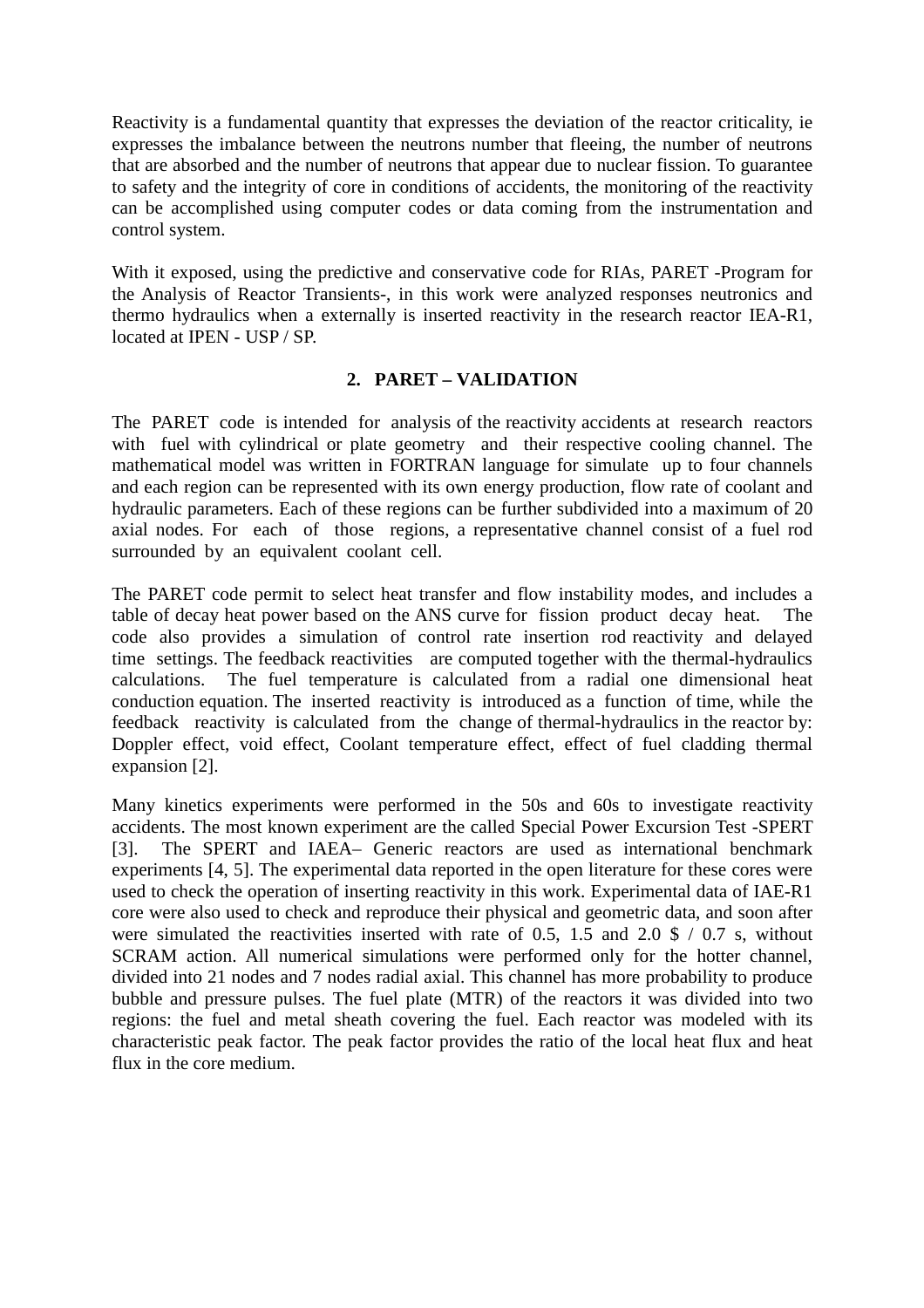#### **2.1. Validation of the Reactor IAEA.**

The IAEA is a generic reactor of 10 MW of power whose purpose is represents the features of most pool reactors that exist worldwide. This core is cooled and moderated by light water circulating forcibly downward. The main operating conditions thermo hydraulic and neutronic core is shown in [5]. The experimental axial distribution of the peak factor is introduced externally to PARET code with a numerical table. This is showing in the figure 1.



**Figure 1: Peak Factor, IAEA reactor [5].** 

The accident simulated and verified, consisted of a reactivity inserted of 1.5\$/0.5s, flow rate of 134.0 kg/m<sup>2</sup>s, pressure 1.7. 10<sup>5</sup> Pa and the inlet temperature of the refrigerant 38<sup>o</sup>C, figure 2.



**Figure 2: Validation of the power profile with IAEA generic reactor [6].**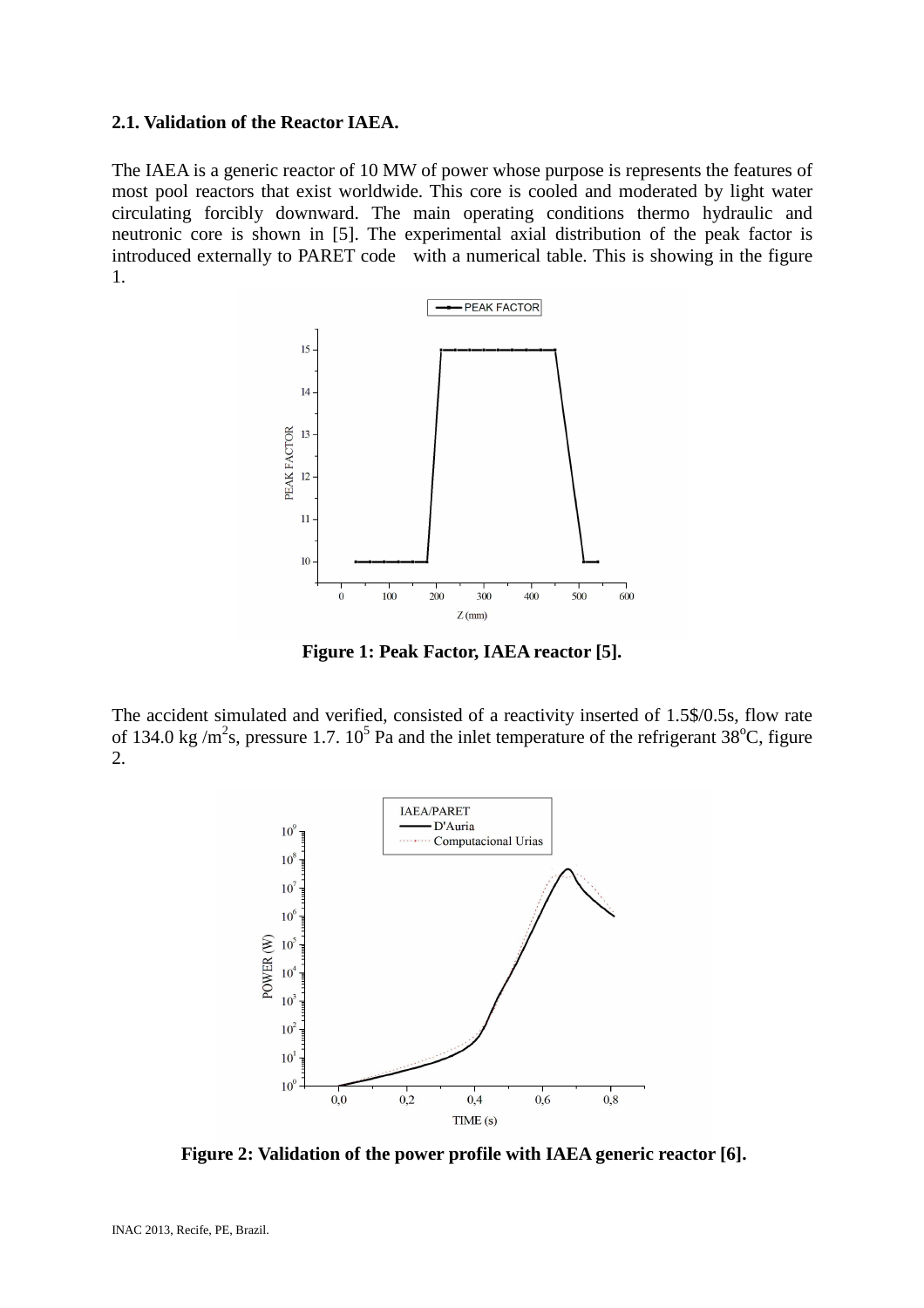In this comparison three aspects are important to analyze in the figures: the shape, the pulse width and the power. It was found that both results have excellent numerical agreement and that the transitional profiles are in coincidence. The inserted reactivity of 1.5\$/0.5s causes an increase in power that reaches a peak power of  $10^2$  MW in approximately 0.8 seconds. A further observation of the figure is that this increase is divided into two intervals with different slopes: a first increase was reached to 250 W/s; and the other hand, the second increase was reached in 333 MW/s in 0.3 seconds.

# **3. RESULTS AND DISCUSSION OF THE INSERTION OF REATIVITY IN THE CORE IEA-R1**

Nuclear reactors experience jumps in temperature when increasing the neutron flux generated by an increase in reactivity and this analysis is important because the rate of insertion of reactivity determines the stable period the reactor, which in turn defines the growth the rate of power. The accident was analyzed for three inserted reactivities, 0.5, 1.5 and 2.0 \$/0.7 s in the absence of the action of the shutdown system. Figure 3 shows the ramps of the reactivity externally inserted at the core of IAE-R1.



**Figure 3: Reactivity externally inserted IAE-R1.** 

More details about the configuration of the IAE-R1 are found in [8]. The values of ramps of reactivity insertion used in this work follow the recommendation the reference [9].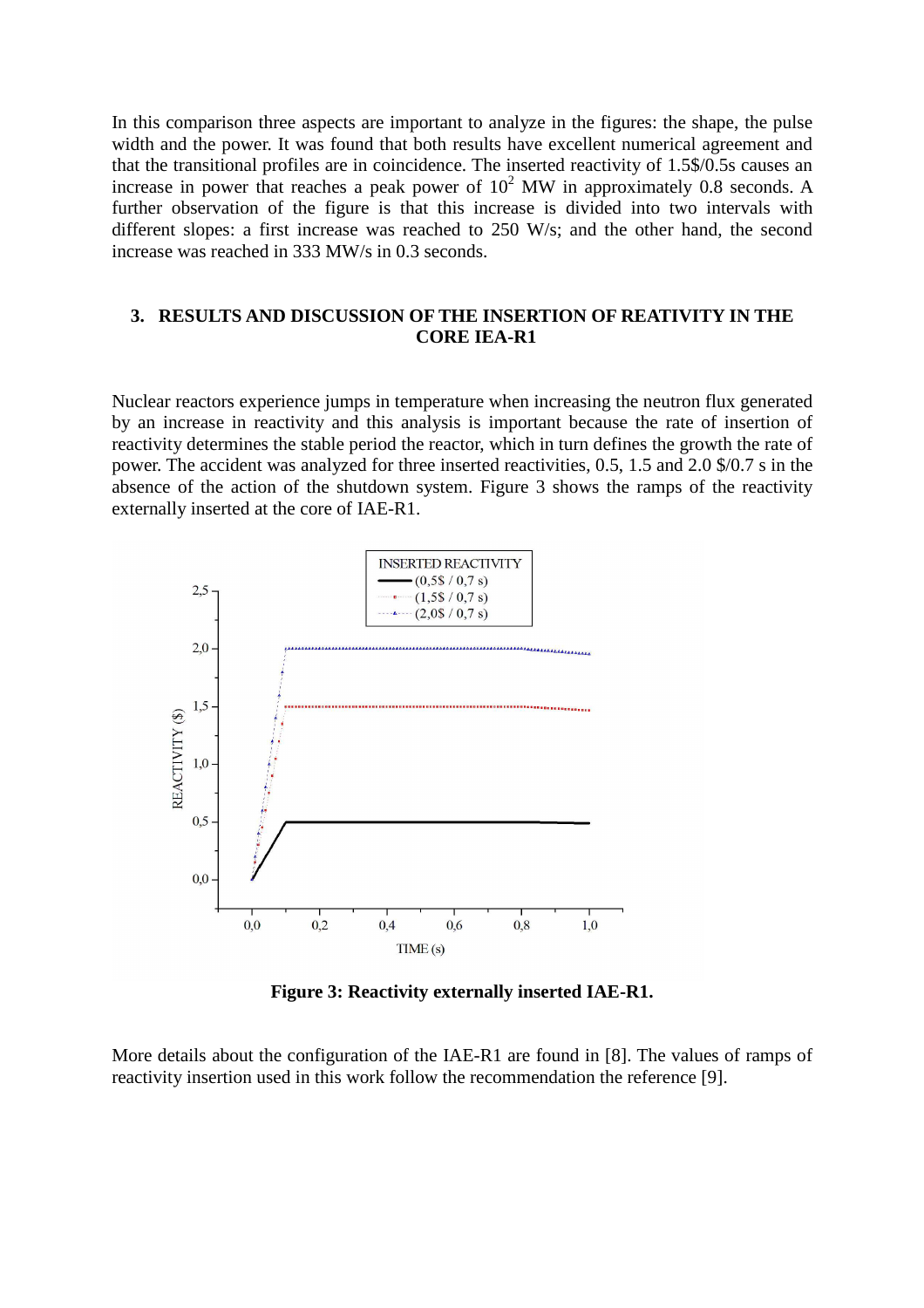

**Figure 4: Transient of the inlet mass velocity.** 

In this transient, the pump was simulated with constant flow rate of  $1700 \text{ kg } / \text{m}^2$  s and downward, as shown in Figure 4 above. The result of the reactivity compensated, due to effects the temperatures of the fuel and moderator simulated with the PARET are show in figure 5



**Figure 5: Transient of the reactivity of \$ 0.5 / 0.7s and externally inserted.**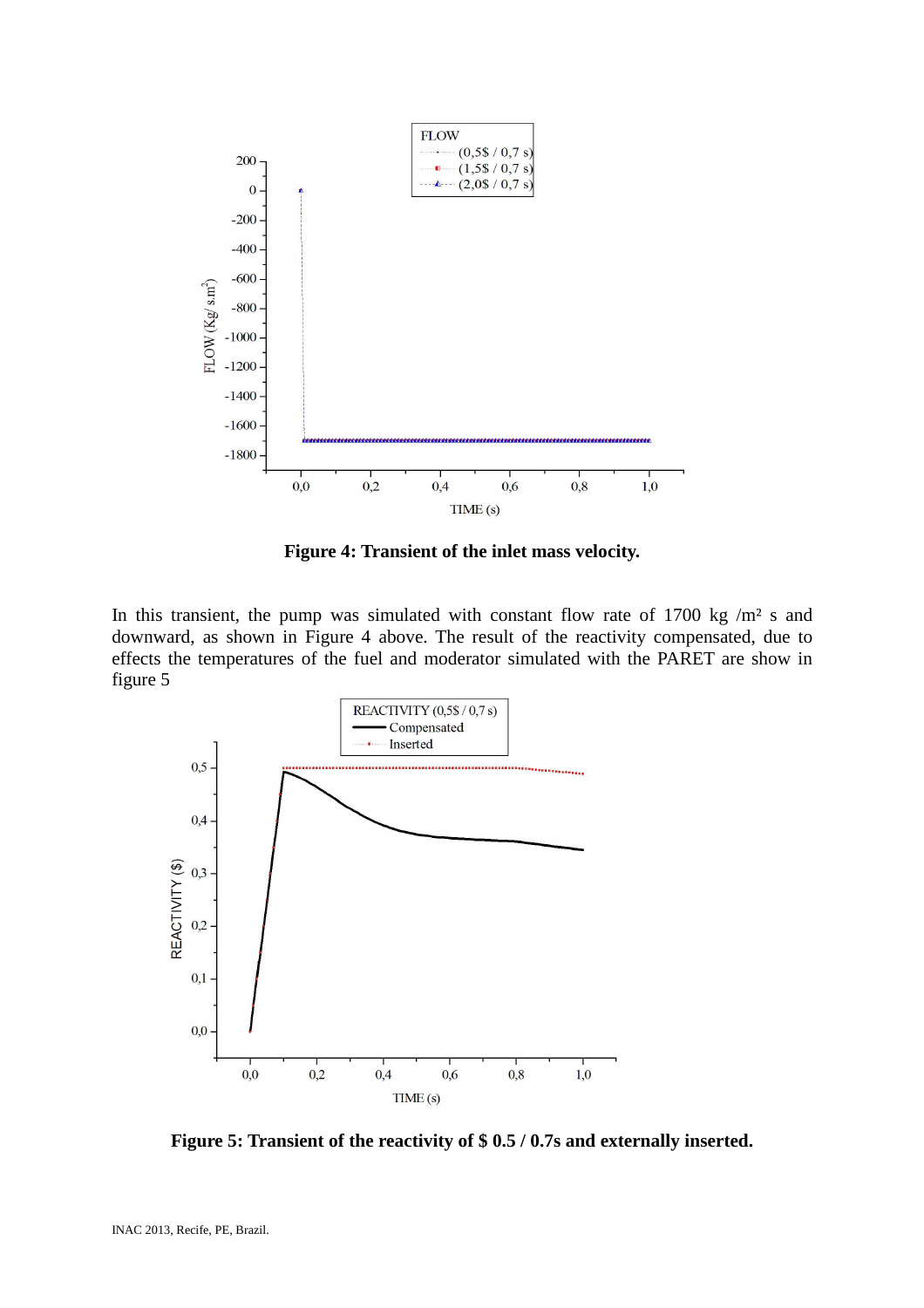As the inserted reactivities was low, the power excursion was finished in a few seconds and the auto regulation was initiated. The transient of the figure 5 show also the compensated reactivity due to negative effects of the temperatures.



**Figure 6: Transient of Temperature for \$ 0.5 / 0.7s inserted externally.** 

The differences in the heat capacities produce fuel temperature more high than the moderator temperature. In this case, the amount of reactivity inserted does not cause fusion of the fuel (3120 K). The most value reached is the 363, 15 K and therefore is not considered a severe accident. However, this reactivity causes an increase of  $\sim$  89% in the temperature of the fuel and clad in just 1 second and 25% and the coolant.

Figure 7 show the comparison of the behavior of power versus time when externally reactivities inserted are of 0.5 \$, 1.5\$ and 2.0\$ in 0.7 s. In the figure, it can be noted that when the reactivity was of 0.5 \$, there was a small variation of the power in 0.11 seconds, reaching 9.17 watts slightly. In the other hand, in the numerical curves of 1.5 \$ and 2.0 \$ there is a presence of the three oscillating shorts peaks that characterizing power pulses. In this case the first peak is of 177 watts, at 0.11 seconds for 1.5\$ inserted, while for the reactivity of 2.0 \$, is first reached a peak the 236 watts in a shorter time of 0.09 seconds.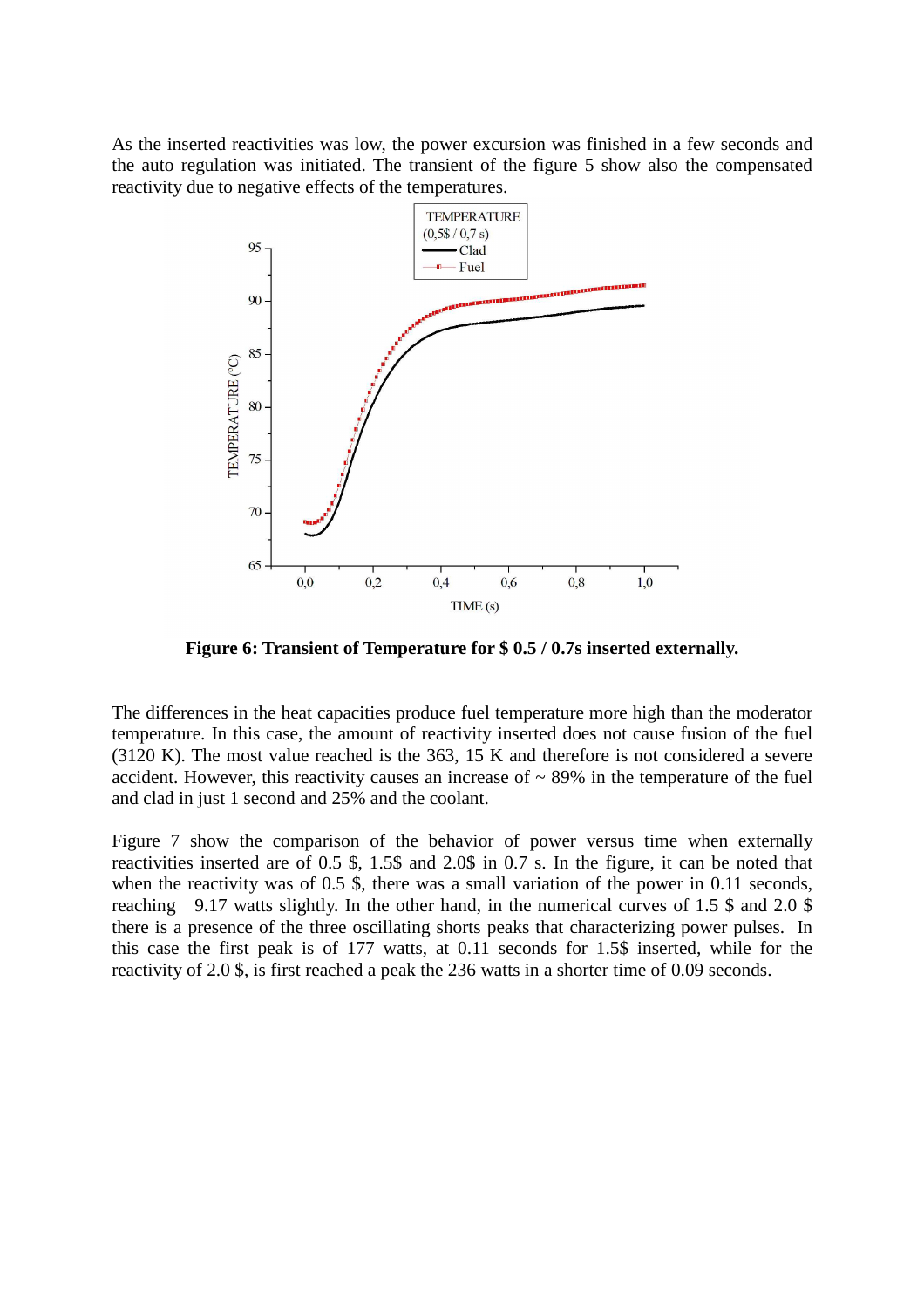

**Figure 7: Power vs time for reactivities inserted.** 

# **4. CONCLUSIONS**

A computational and parametric study was conducted using a conservative and simplified code, the PARET. As seen in the comparison made with the generic reactor IAEA, this code is able to produce results with consistency. It was therefore chosen to discuss the phenomenology of a hypothetical reactivity accident (RIA) in the hottest channel of the research reactor IEA-R1 and interpret the influence of externally inserted reactivity in thermo hydraulic parameters and response reactivity compensated or feedback. The transient for the reactor Brazilian showed that reactivity of 0.5\$ inserted externally was self compensated, however, from a reactivity of \$ 1.5 is possible to obtain generated power pulses in very short intervals of time.

Therefore higher values of reactivity can create scenarios of severe accidents that will produce: failure of cladding, releasing gas and / or steam formation in core. For reasons of safety, the lack of experimental data inhibits other numerical experiments can be performed to a full understanding of these accidents to high levels of reactivity.

### **ACKNOWLEDGMENTS**

The authors thank to Univertity of Pernambuco to permit the achieve this work together with the professor of the Master in Energy Tecnology.